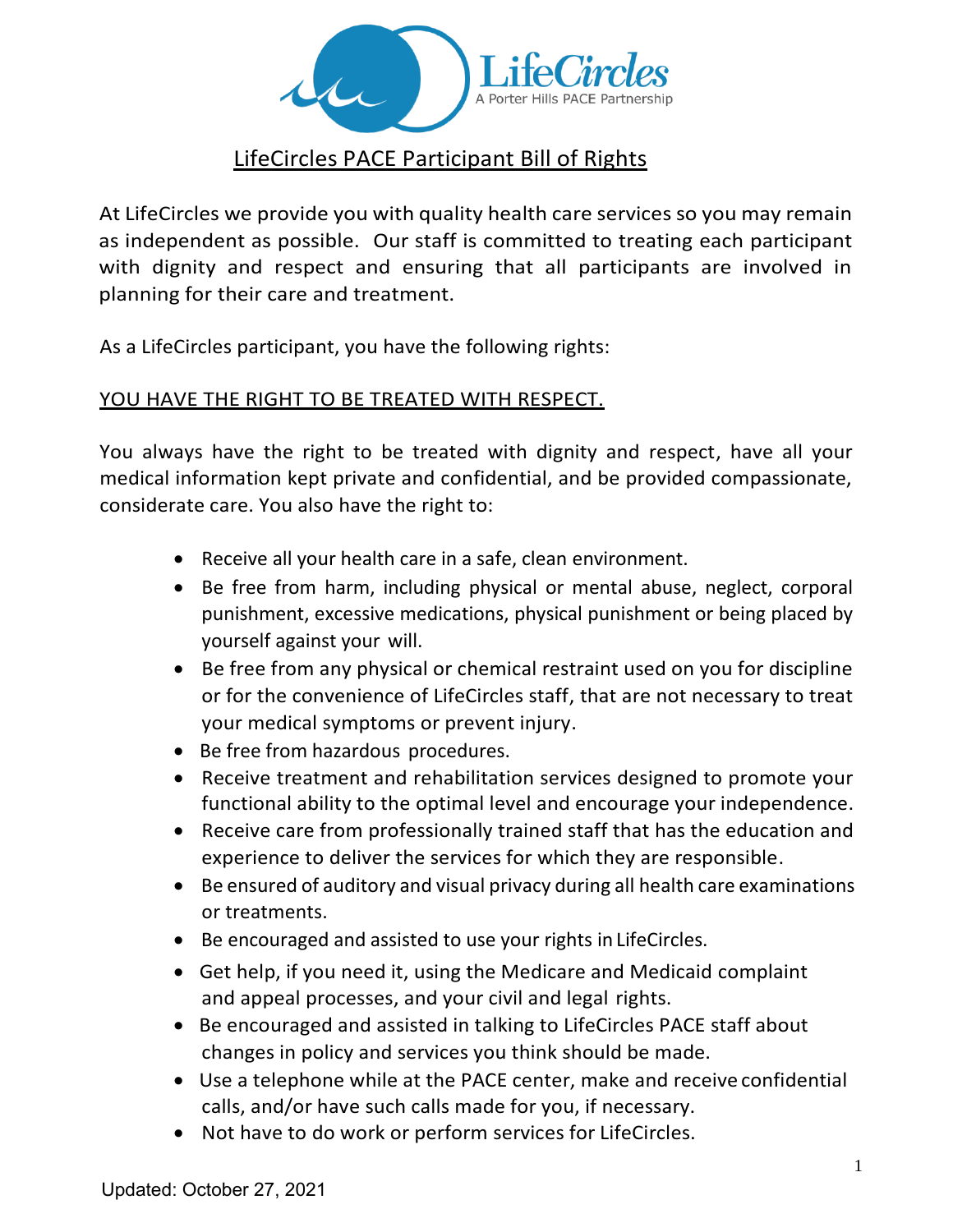

#### YOU HAVE A RIGHT TO PROTECTION AGAINST DISCRIMINATION.

Discrimination is against the law. Every company or agency that works with Medicare and Medicaid must obey the law. You cannot be discriminated against by LifeCircles or any of their contractors because of your:

- Race
- Ethnicity
- National origin
- Religion
- Sex
- Age
- Sexual orientation
- Mental or physical ability
- Source of payment for your health care (for example, Medicare or Medicaid)

If you think you have been discriminated against for any of these reasons, contact a staff member at LifeCircles to help you resolve your problem.

If you have any questions, you can call or write to:

Office for Civil Rights Office of Recipient Rights Services **Lewis Cass Building** Health and Human Services 320 South Walnut St. 233 N. Michigan Ave. Suite 240 Lansing, MI 48913 Chicago, IL 60601 1-800-854-9090 1-800-368-1019 1-800-537-7697 (TTY)

U.S. Department of Michigan Department of Health and Human

### YOU HAVE A RIGHT TO INFORMATION AND ASSISTANCE.

You have the right to get accurate, easy to understand information and have someone help you make informed health care decisions. You also have the right to:

• Have someone help you if you have a language or communication barrier so you can understand all information given to you.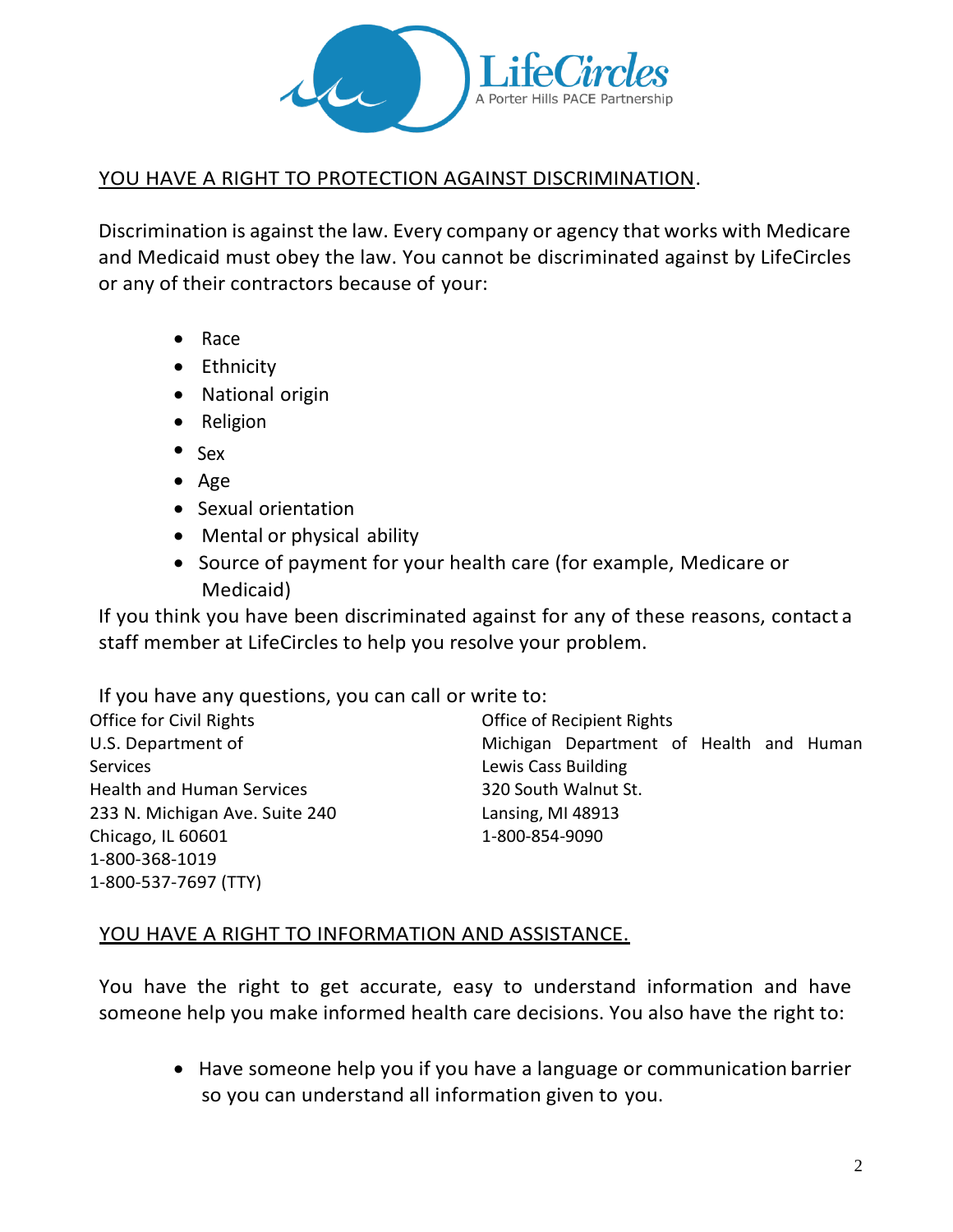

- Have someone interpret all information given to you, in your preferred language and in a culturally competent manner if your first language is not English or you cannot speak English well enough to understand the information given to you.
- Have the Enrollment Agreement and your participant rights discussed fully and explained to you in a manner you understand.
- Receive marketing material in English and any other frequently used language in your community. You also can get these materials in Braille, if necessary.
- Get a written copy of your participant rights from LifeCircles. LifeCircles will also post these rights in a public place in the PACE Center where it is easy to see them.
- Be fully informed, in writing, of the services offered by LifeCircles. This includes telling you which services are provided by contractors instead of the PACE staff. You will be given this information before you join LifeCircles, at the time you join and when there is a change in services.
- To be provided with a copy of individuals who provide care-related services not provided directly by LifeCircles, upon request.
- Review the results of the most recent state and/or federal inspection of LifeCircles. Federal and state agencies review all PACE programs. You also have a right to review how LifeCircles plans to correct any problems that are found at inspection.

#### YOU HAVE A RIGHT TO A CHOICE OF PROVIDERS.

- You have the right to choose a health care provider within the LifeCircles network and to get quality health care.
- You have the right to have reasonable and timely access to specialists as indicated by your health condition.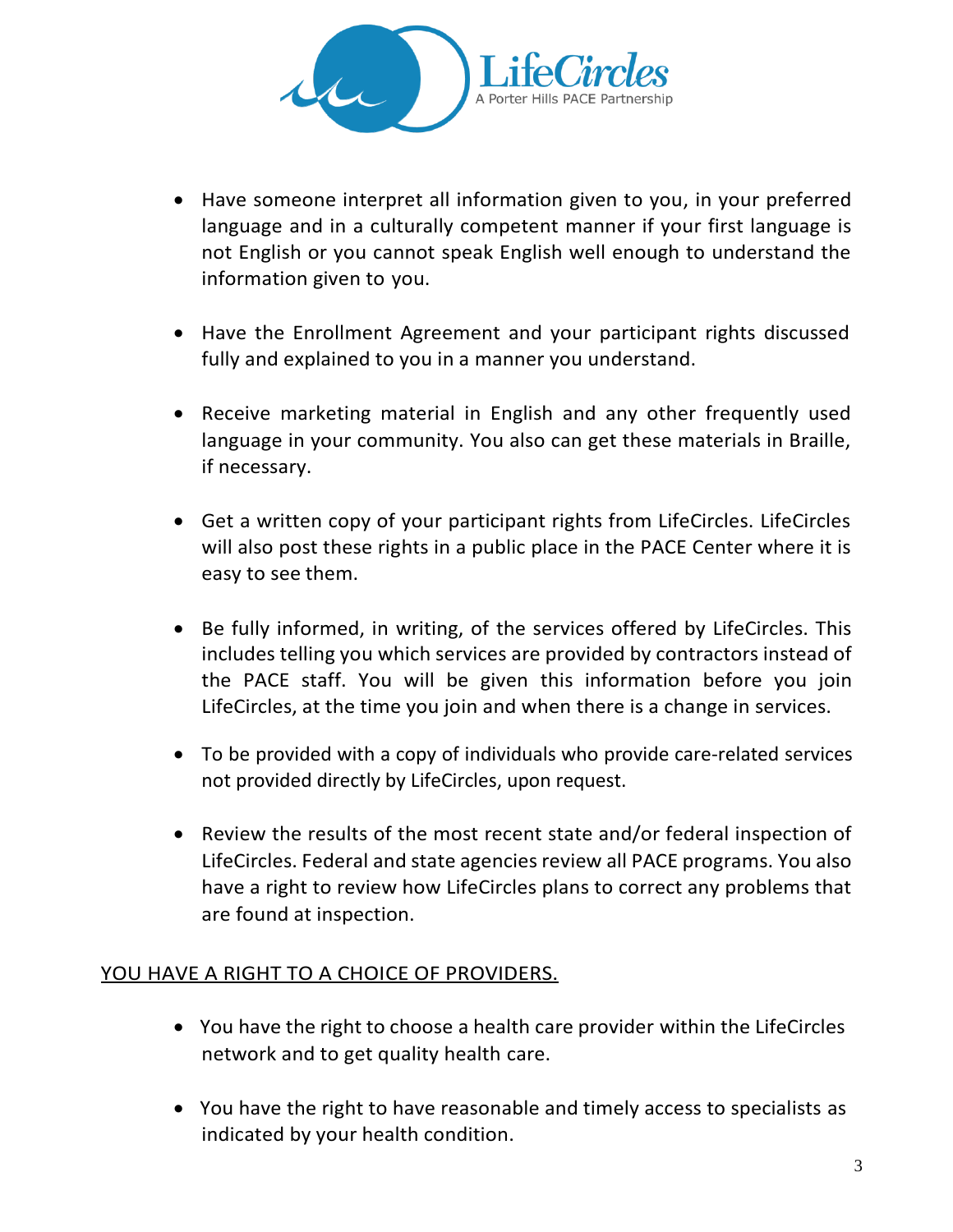

- •Women have the right to get services from a qualified women's health care specialist for routine or preventive women's health care services.
- You have the right to receive necessary care across all care settings, including placement in long term care facility.

# YOU HAVE A RIGHT TO ACCESS EMERGENCY SERVICES.

You have the right to access emergency services when and where you need them without LifeCircles' s approval. You have the right to access emergency health care services when and where the need arises without prior authorization from your interdisciplinary team or any LifeCircle's staff member. You can get emergency care anywhere in the United States.

### YOU HAVE A RIGHT TO PARTICIPATE IN TREATMENT DECISIONS.

You have the right to fully participate in all decisions related to your health care. If you cannot fully participate in your treatment decisions or you want to have someone you trust help you, you have the right to choose that person to act onyour behalf. You have the right to:

- Have all treatment options explained to you in a language you understand, be fully informed of your health status, and make health care decisions.
- Be informed of all treatment prescribed, including your health and functional status, by the interdisciplinary team prior to being treated, when and how services will be provided, and the names and functions of people providing your care.
- Refuse treatment or medications. If you choose not to get treatment, you must be told how this will affect your health.
- Be assured that decisions regarding your care will be made in an ethical manner.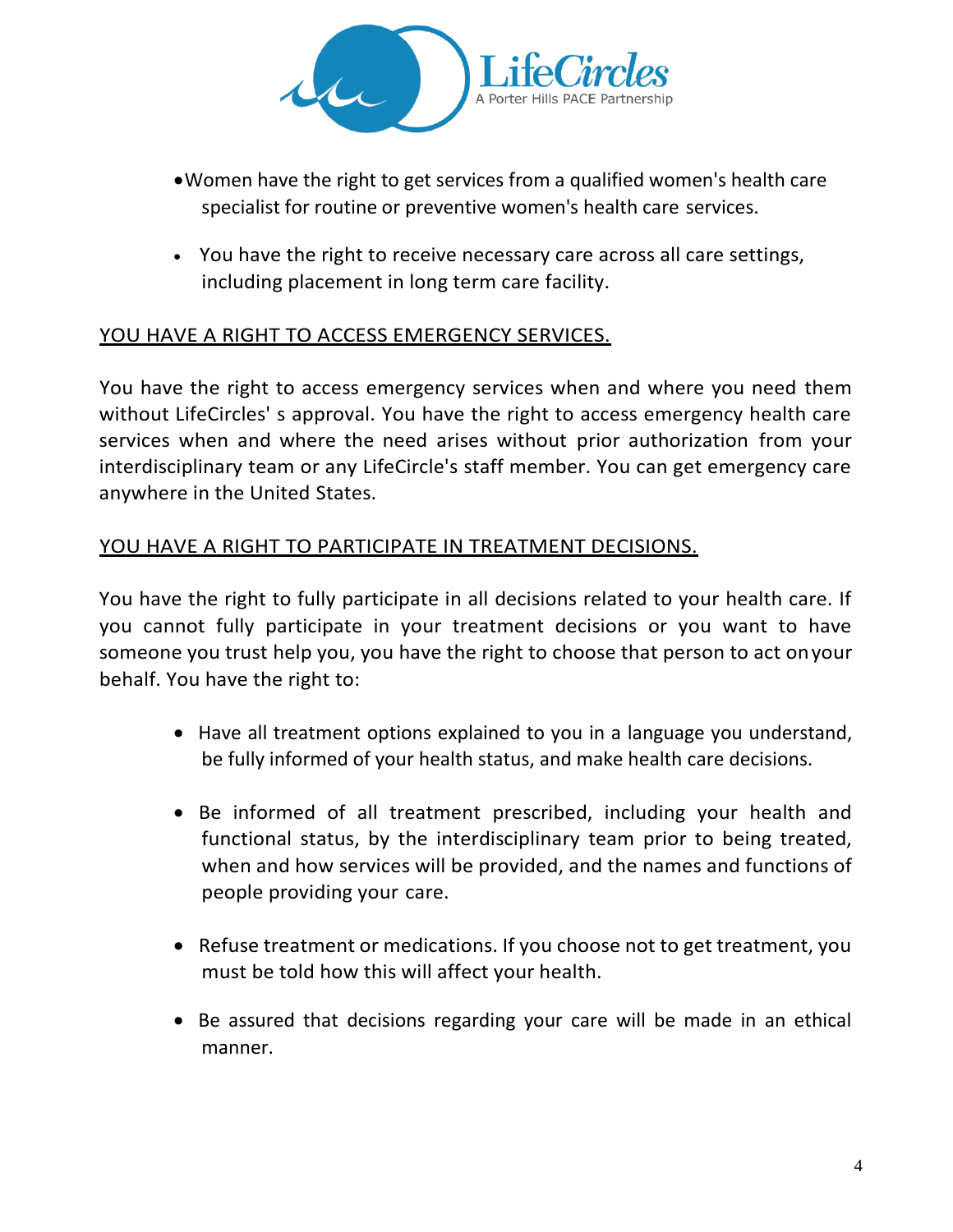

- Be assured that you and your family will be taught about an illness affecting you so that you can help yourself, and your family can understand your illness and help you.
- Receive information on advance directives and have LifeCircles help you create an advance directive. An advance directive is a written document that says how you want medical decisions to be made in case you cannot speak or act for yourself.
- Participate in making and carrying out your plan of care, which will be designed to promote your functional ability to the highest level and encourage your independence. You can ask for your plan of care to be reviewed at any time. You can also request a reassessment by the interdisciplinary team at any time.
- Be given advance notice, in writing, of any plan to move you to another treatment setting, and the reason you are being moved. LifeCircles must document the reason for your move in your medical record.

### YOU HAVE A RIGHT TO HAVE YOUR HEALTH INFORMATION KEPT PRIVATE.

There is a new patient privacy rule that gives you more access to your own medical records and more control over how your personal health information is used. If you have any questions about this privacy rule you may call the Office for Civil Rights at 1-800-368-1019. TTY users should call l-800-537-7697.

You have the right to:

- Talk with health care providers in private and have your personal health care information kept private and confidential as protected under state and federal laws.
- Be assured that your written consent will be obtained for the release of information to persons not otherwise authorized under law to receive your information.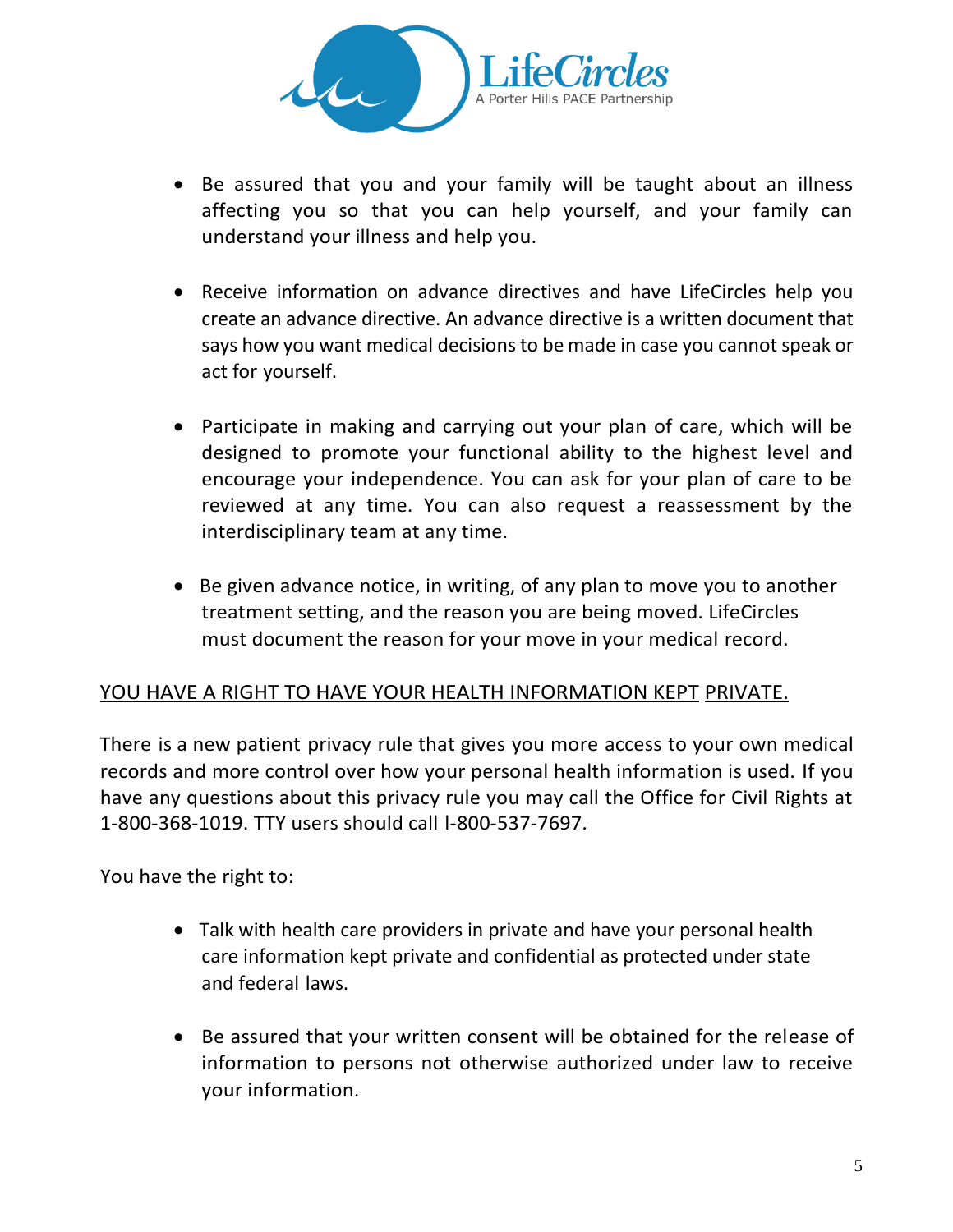

- Review and receive copies of your medical records and request amendments to thoserecords.
- Be assured that all information contained in your health record will be held in confidence, including information contained in any automated data bank. LifeCircles will require your written consent for the release of information to persons not otherwise authorized under law to receive it. You may provide written consent, which limits the degree of information and the persons to whom information may be given.

# YOU HAVE A RIGHT TO FILE A COMPLAINT.

You have a right to complain about the services you receive, or that you need and do not receive, about the quality of care, or any other concerns or problems you have with LifeCircles. You have the right to a fair and timely process for resolving concerns with LifeCircles. You have the right to:

- A full explanation of the grievance and appeals process which includes a rigorous system for internal review by LifeCircles and an independent system of external review.
- Be encouraged and helped to freely explain your complaints to PACE staff and outside representatives of your choice. You must not be harmed in any way for telling someone your concerns. This includes being punished, threatened or discriminated against.
- Appeal any treatment decision by LifeCircles, staff, or contractors.
- You have the right to contact 1-800-MEDICARE for information and assistance, including to make a complaint related to the quality of care or the delivery of a service.
- Request services from the PACE organization that you believe are necessary.
- A comprehensive and timely process for determining whether those services should be provided.